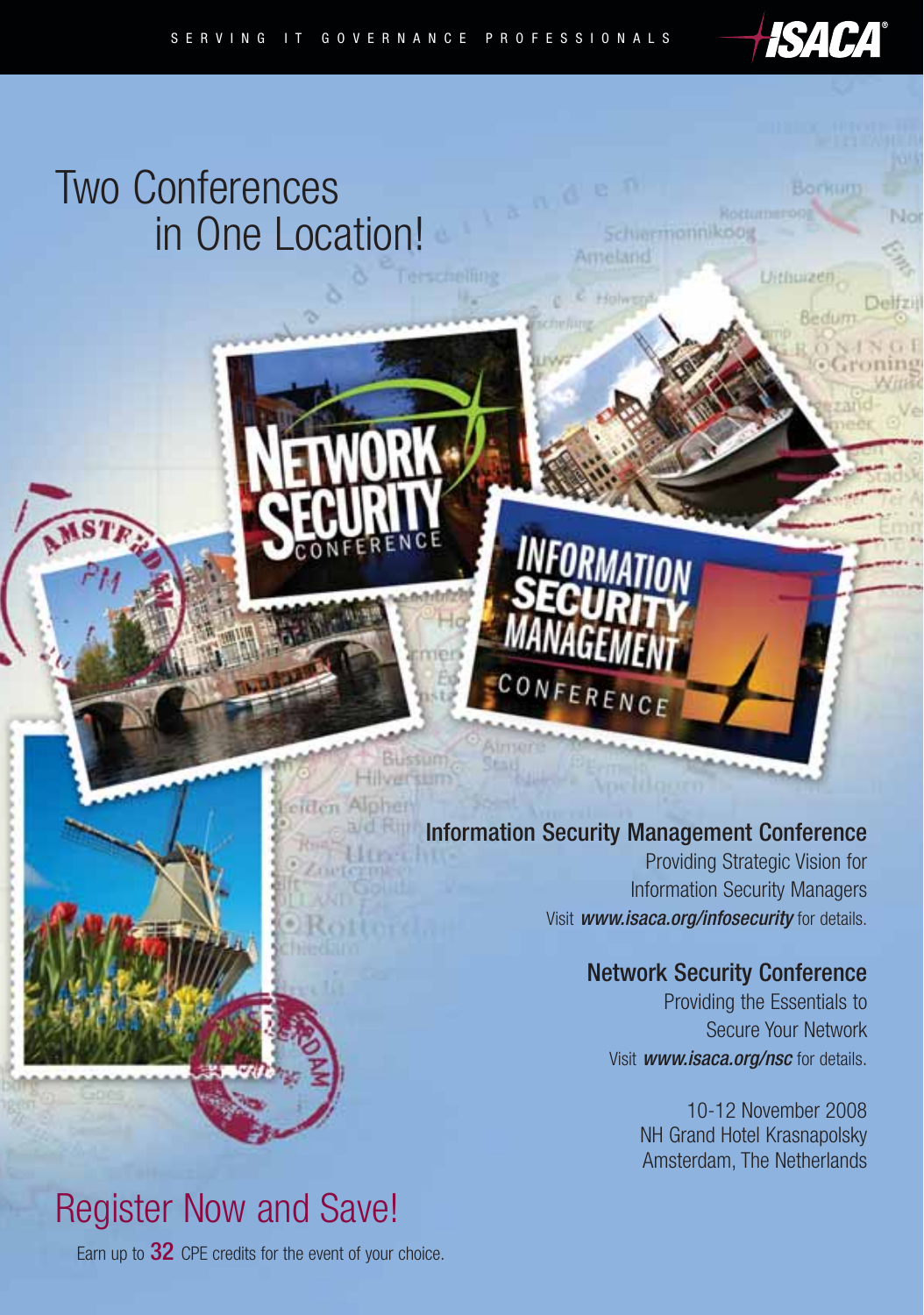# **10-12 November 2008**

# **Information Security Management Conference:** Providing Strategic Vision for Information Security Managers

ISACA<sup>®</sup> is pleased to offer its  $4<sup>th</sup>$  annual European Information Security Management Conference, designed for experienced information security managers and those who have information security management responsibilities. The combination of management focus and highly detailed content will provide you with an opportunity to customise your conference experience to meet your specific interests and professional needs. Experienced professionals as well as new or aspiring Certified Information Security Manager<sup>®</sup> (CISM®) holders will find great value in the conference.

Texel, s<sup>"Historicit</sup> Grand Best Historical

inge VIIIR

# **Network Security Conference:** Providing the Essentials to Secure Your Network

ISACA's 8th annual European Network Security Conference is uniquely designed to meet the education and training needs of the seasoned information security professional as well as the newcomer. Whether you are an experienced information security professional keeping pace with complex network environments, an information systems (IS) audit professional in search of detailed knowledge and competencies on specific topics, or an IS control professional seeking information on guarding one of your organisation's most important assets, this year's Network Security Conference will benefit you.

# Keynote Address

**OF AZAMKION PHILIPS** 



**Kim Aarenstrup** Chief Information Security Officer A.P. Moller-Maersk

# **Information Security Wall-to-Wall**

 $\label{eq:univ} \liminf_{\alpha\to\infty} \alpha_{\alpha,\beta} = \sum_{\alpha\in\mathbb{Z}} \chi_{\alpha,\alpha,\beta} \chi_{\alpha,\beta} \; \text{and} \; \sum_{\alpha\in\mathbb{Z}} \chi_{\alpha,\beta} \; \text{and} \; \sum_{\alpha\in\mathbb{Z}} \chi_{\alpha,\beta} \; \text{and} \; \sum_{\alpha\in\mathbb{Z}} \chi_{\alpha,\beta} \; \text{and} \; \sum_{\alpha\in\mathbb{Z}} \chi_{\alpha,\beta} \; \text{and} \; \sum_{\alpha\in\mathbb{Z}} \chi_{\alpha,\beta} \; \text{and} \; \$ 

Kim Aarenstrup, chair of the Information Security Forum and chief information security officer of the global shipping, oil and retail conglomerate A.P. Moller-Maersk, will address information security through his knowledgeable and varied perspective. In Aarenstrup's 10 years of heading the information security programme in his company, he has achieved what could be called wall-to-wall information security coverage, allowing the enterprise to function without any business disturbance from security incidents for the past six years. The company mantra is that information security must happen below the business radar. Only what cannot happen that way needs to be brought to the attention of the business.

Aarenstrup also has a law enforcement background, being the prime mover in establishing the first hightech crime unit in Denmark under Copenhagen Police in the mid-1990s.

S-Gra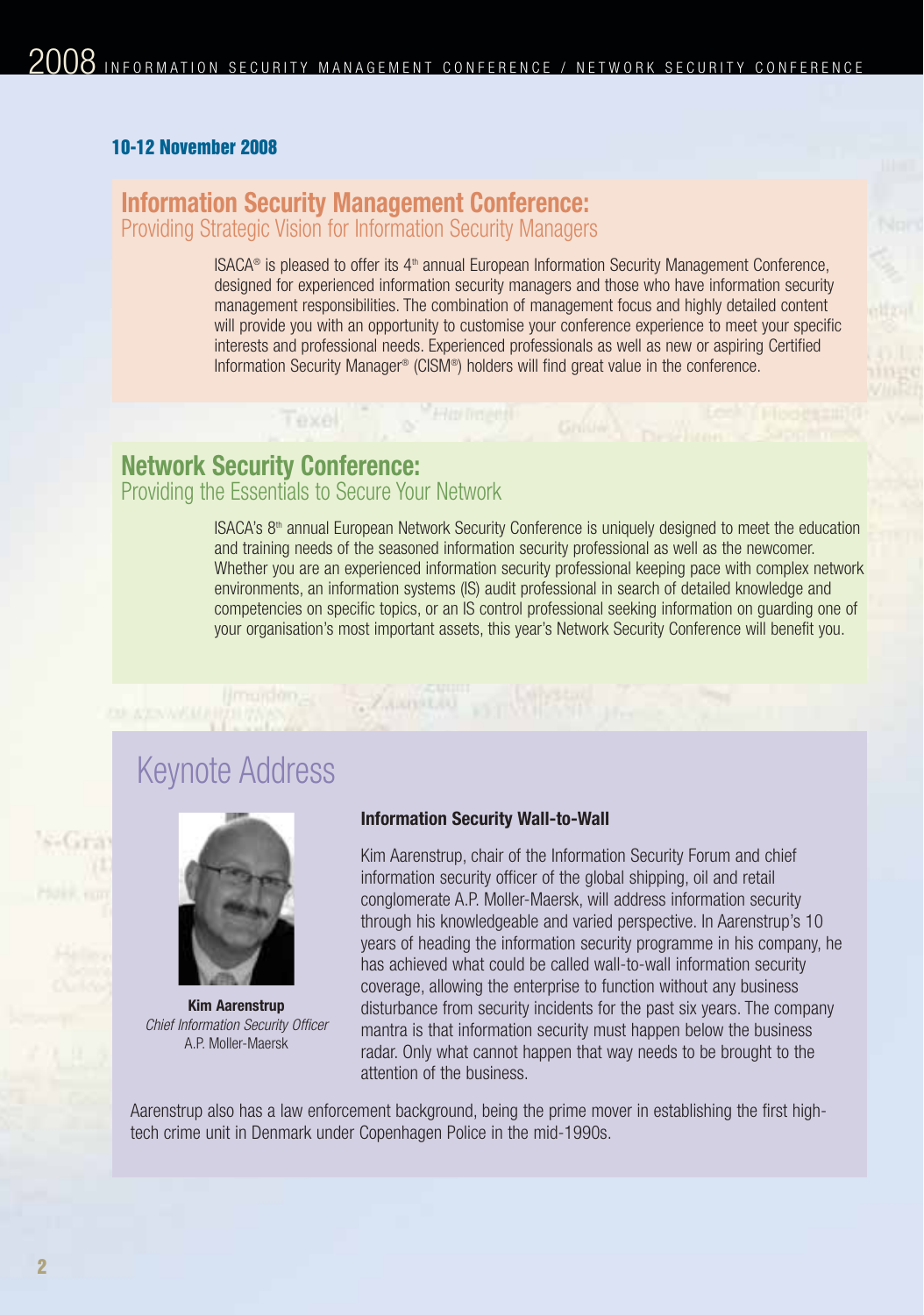# Conference Streams

# **Information Security Management Conference—Stream I**

# **CISO Panel Discussion—Security by Compliance**

**Moderator: Hugh Penri-Williams, CISM, CISA** Former CISO, Alcatel Group

#### **Panelists: Kim Aarenstrup, John Kirkwood**

A panel of distinguished information security managers will engage in a lively discussion and debate on hot topics and the future of information security. At various times in the discussion, the panel will take questions from the floor. Join us for 90 minutes of insights and predictions from leaders in the information security profession.

#### Topics include:

- An update on the impact of new regulations
- Trends in the security manager's role as it relates to corporate governance
- Compliance: What works and what does not
- Leveraging security standards and Control Objectives for Information and related Technology (COBIT®) to achieve governance
- Ensuring security is funded at the right level—expectations for increase or decrease in IT and security spending
- New threats of greatest concern and how to deal with them
- Likely evolution of the security manager's role over the next two years

#### Prerequisites:

The participant should have information security management experience and an understanding of information security technology, concepts, terminology, policies, procedures and techniques.

# 111

# **Privacy and Security Awareness A**

### **Todd Fitzgerald, CISM, CISA**

Systems Security Officer National Government Services

#### Participants will learn more about:

- Techniques for making security awareness fun
- Seven steps for a successful awareness programme
- Creating innovative, interactive security awareness programmes
- Assessing awareness effectiveness
- Tailoring the message

#### Prerequisites:

The participant should have at least three years of information security experience or equivalent knowledge and be familiar with information security terminology, approaches, methodologies and techniques.

# 121

# **Threat and Vulnerability Analysis** k

**John Pironti, CISM, CISA, CGEIT** Chief Information Risk Strategist

#### **Getronics**

### Participants will learn more about:

- Threat and vulnerability management programmes
- Threat analysis—who, what, when, where and how
- Open Systems Interconnection (OSI) and OSI methodology
- Vulnerability analysis
- Risk mitigation strategies
- Technological options to assist in the operations of the programme

#### Prerequisites:

The participant should have at least three years of information security management experience or equivalent

knowledge and be familiar with information security terminology, approaches, methodologies and techniques.

# 211 **Skills Necessary to be an Effective Security Leader A**

# **Todd Fitzgerald, CISM, CISA**

Systems Security Officer National Government Services

#### Participants will learn more about:

- The skills necessary to communicate with business leaders
- Making the transition from technical to business
- Communicating with senior management
- Understanding different reporting models
- The future of the chief information security officer (CISO)

#### Prerequisites:

The participant should have information security management experience and an understanding of information security technology, concepts, terminology, policies, procedures and techniques.

# 221

### **Designing and Implementing Vendor Security Compliance Programmes** k

#### **Peter Taylor**

Information Security Manager Bradford & Bingley Plc

# Participants will learn more about:

- Key elements of an effective vendor security management programme
- Identifying business and regulatory drivers and their impact on programme design
- Overcoming challenges inherent in implementing and maintaining a global programme with multiple and diverse vendor relationships
- Developing metrics and measures that drive successful programme compliance
- Programme maintenance strategies that meet the needs of diverse organisations

#### Prerequisites:

The participant should have at least three years of information security management experience or equivalent knowledge and be familiar with information security terminology, approaches, methodologies and techniques.

### **A** Basic **A** Intermediate **A** Advanced

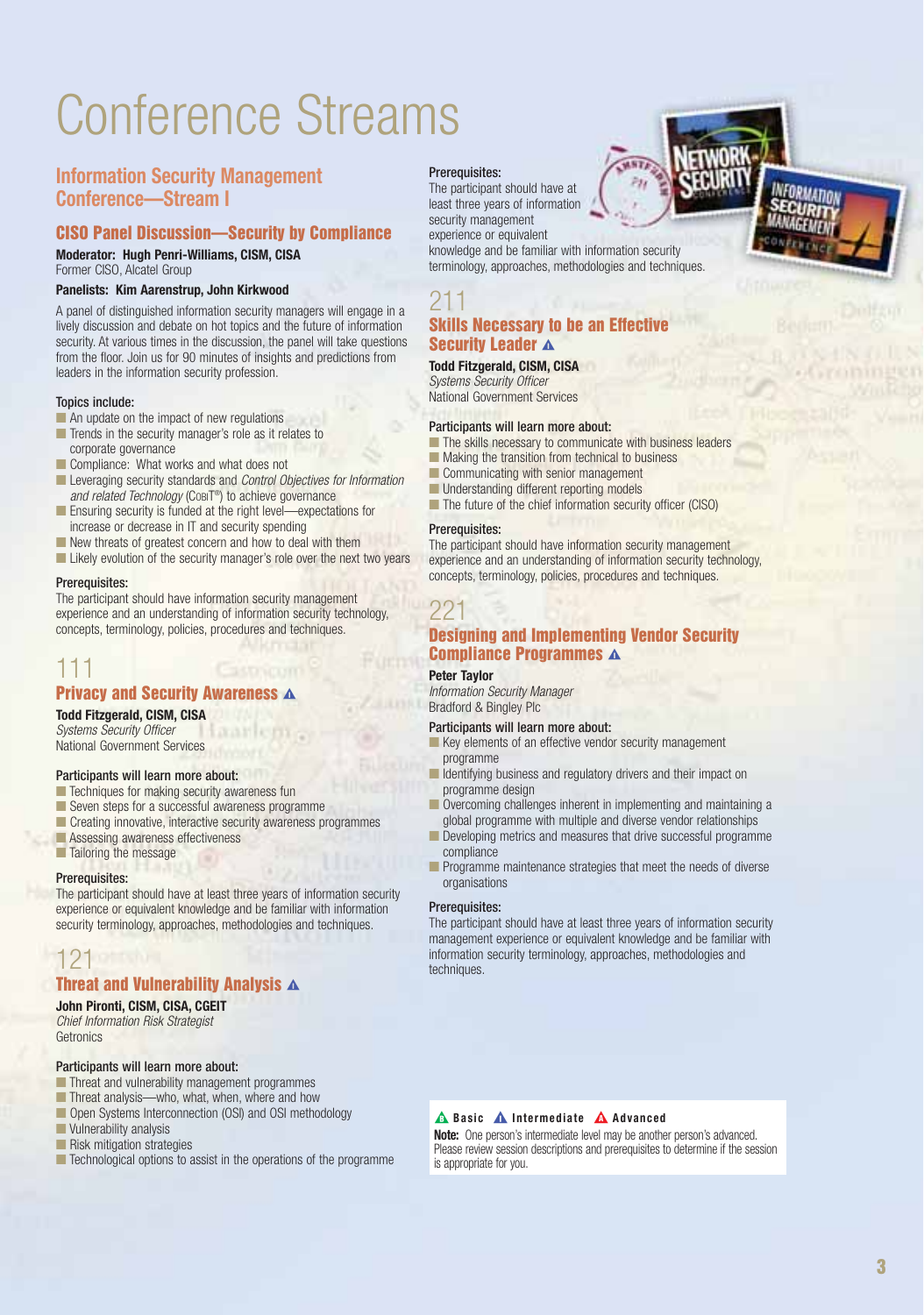# 231

### **Information Security Offshore: What to Expect and How to Cope A**

#### **Michael Bacon**

Information Security Compliance Director Williams Lea

# Participants will learn more about:

- The different security issues that exist
- Practical approaches to meeting security needs
- How to satisfy privacy and data protection requirements
- Managing information security remotely

#### Prerequisites:

The participant should have at least three years of IT information security management experience or equivalent knowledge and be familiar with information security terminology, approaches, methodologies and techniques.

#### 241 Den Helder

# **Metrics, Measures and Myths A**

### **Ramsés Gallego, CISM**

General Manager Entel Security & Risk Management

#### Participants will learn more about:

■ Meaningful metrics for security management

■ Technical measures to effective tactical and strategic security metrics ■ The design and development of metrics to guide the security programme in the organisation

#### Prerequisites:

The participant should have at least five years of information security management experience or equivalent knowledge and be familiar with information security terminology, approaches, methodologies and techniques.

# 311

# **Competitive Intelligence and IP Protection** k

#### **Meenu Gupta, CISM, CISA** President

Mittal Technologies

#### Participants will learn more about:

- Intellectual property (IP)-related issues and global laws of its governance
- The World Intellectual Property Organization and international copyrights treaties
- The latest European/American joint initiatives towards patent applications
- Threat of industrial espionage and competitive intelligence
- Examination of industries most subjected to IP protection issues European and global statistics on thefts/piracy
- Available tools and technologies and digital rights management
- The basic laws of IP protection—due diligence and due care

#### Prerequisites:

The participant should have at least three years of information security management experience or equivalent knowledge and be familiar with information security terminology, approaches, methodologies and techniques.

#### **A** Basic **A** Intermediate **A** Advanced

**Note:** One person's intermediate level may be another person's advanced. Please review session descriptions and prerequisites to determine if the session is appropriate for you.

# 321

# **Web 2.0—How Secure Are Your Applications?** k

#### **John Burroughs**

Senior Security Architect Watchfire, an IBM Company

#### Participants will learn more about:

- Why Web 2.0 is a sleeping-giant security risk
- Common Web 2.0 vulnerabilities
- How vulnerabilities occur and what can be done to prevent them ■ Protecting against existing threats and general best practices to
- combat emerging attacks Building effective application security testing into the systems development life cycle

#### Prerequisites:

The participant should have at least three years of information security management experience or equivalent knowledge and be familiar with information security terminology, approaches, methodologies and techniques.

# **Information Security Management Conference—Stream 2**

# 112

#### **Security Knowledge Management** k

**John Kirkwood**  Chief Security Officer Royal Ahold N.V.

# Participants will learn more about:

- Implementing a knowledge management process and capability
- The knowledge management process as a reasonable balance between the due diligence security practices and the demonstration of due diligence for multiple stakeholders
- Two financial service firms that have implemented this process
- The knowledge management framework as a combination of core processes, work flows and a repository of artifacts

#### Prerequisites:

The participant should have at least three years of information security management experience or equivalent knowledge and be familiar with information security terminology, approaches, methodologies and techniques.

# 122

### **Using COBIT, ITIL and the ISO 27000 Series for Business Benefit**  $\boldsymbol{\Delta}$

#### **Yves LeRoux, CISM**

Technology Strategist CA Inc.

#### Participants will learn more about:

- IT good practices as a critical component to the success of the enterprise strategy
- Why a management framework is needed
- The three specific practices and standards that are becoming widely adopted around the world—COBIT, Information Technology Infrastructure Library (ITIL) and ISO/IEC 27000 Series

#### Prerequisites:

The participant should have at least five years of information security management experience or equivalent knowledge and be familiar with information security terminology, approaches, methodologies and techniques.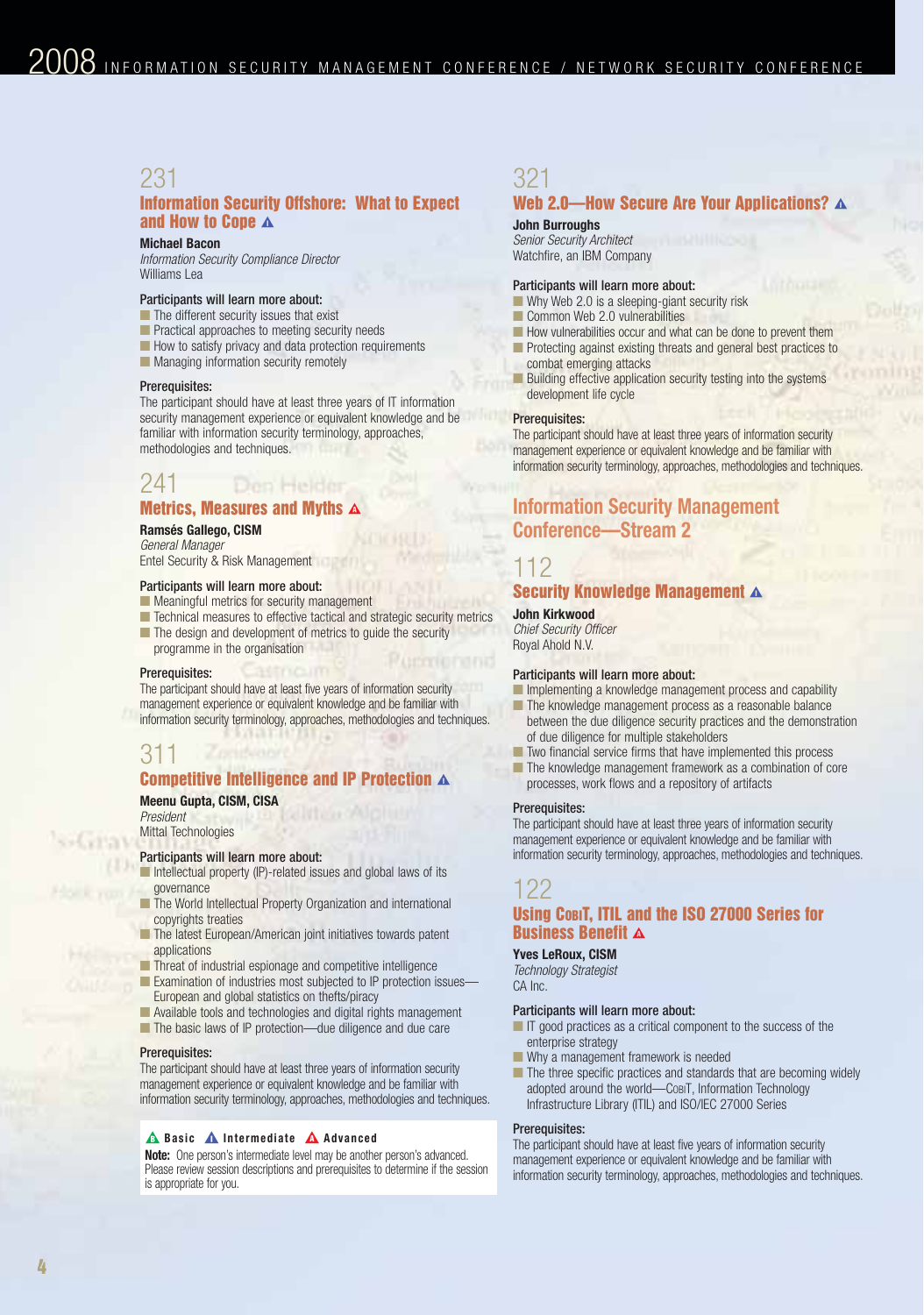# 212 **Transforming Information Security to Information Risk Management** k

**John Pironti, CISM, CISA, CGEIT** Chief Information Risk Strategist **Getronics** 

#### Participants will learn more about:

- The evolution of electronic business and the introduction of disruptive technologies to enhance business capabilities
- The transformation of a proactive and risk-based approach to information assurance
- The introduction of the risk office and the position of the chief risk officer, threat and vulnerability management, compliance management, and business risk management

#### Prerequisites:

The participant should have at least three years of information security management experience or equivalent knowledge and be familiar with information security terminology, approaches, methodologies and techniques.

# 222

## **The Value of Certification and Professional Development in the Security Profession** k

#### **Vernon Poole, CISM, CGEIT**

Head of Business Consultancy **Sapphire** 

#### Participants will learn more about:

- Ongoing survey results that discuss why certification in the security profession is gaining global appeal
- What the Certified in the Governance of Enterprise IT™ (CGEIT™) certification means for senior management working towards continuous monitoring for constant vigilance
- Developing a career path road map for professional development using certification programmes in the security profession
- Mentoring and coaching programmes for implementing the road map

#### Prerequisites:

The participant should have at least three years of information security management experience or equivalent knowledge and be familiar with terminology, approaches, methodologies and techniques.

# 232

# **Convergence of Security and ERM** k

# **A Panel Discussion**

#### Participants will learn more about:

- The current concept of security and enterprise risk management (ERM)
- Security as a component of ERM and how the organisation benefits from an expanded view of ERM
- Approaches security managers can take in integrating risk concepts with ERM
- Research compiled by The Alliance for Enterprise Security Risk Management™ (AESRM™)

#### Prerequisites:

The participant should have information security management experience and an understanding of information security technology, concepts, terminology, policies, procedures and techniques.

# 242

#### **Business Continuity Management A**

#### **Hugh Penri-Williams, CISM, CISA**

Senior Security Advisor Accenture, Paris

#### Participants will learn more about:

- Why business continuity management (BCM) is a duty rather than merely an option
- How BCM fits into information security governance and enterprise risk management
- What range of activities are covered by BCM
- Which elements constitute good BCM
- How BCM is put into practice and maintained
- Characteristics of successful BCM

#### Prerequisites:

The participant should have at least three years of information security management experience or equivalent knowledge and be familiar with information security terminology, approaches, methodologies and techniques.

# 312

### **Continuous Controls Monitoring** k

**Vernon Poole, CISM, CGEIT Head of Business Consultancy Sapphire** 

#### Participants will learn more about:

- The roles of internal security and management in continuous monitoring
- Implementing continuous monitoring and the challenges of doing so ■ Identifying control points
- The tools and techniques to utilise in the continuous monitoring process

#### Prerequisites:

The participant should have at least three years of information security management experience or equivalent knowledge and be familiar with information security terminology, approaches, methodologies and techniques.

# 322

### **IT Control Objectives for Basel II A**

### **Robert White, CISA**

Operational Risk Manager ING Bank

#### Participants will learn more about:

■ A framework for managing operational and information risk in the context of Basel II

- The evolving regulatory landscape
- The need to manage operational risk
- IT control objectives for Basel II
- The use of key IT risk indicators

#### Prerequisites:

The participant should have at least three years of information security management experience or equivalent knowledge and be familiar with information security terminology, approaches, methodologies and techniques to manage the IT environment. Managerial experience will be helpful for this session.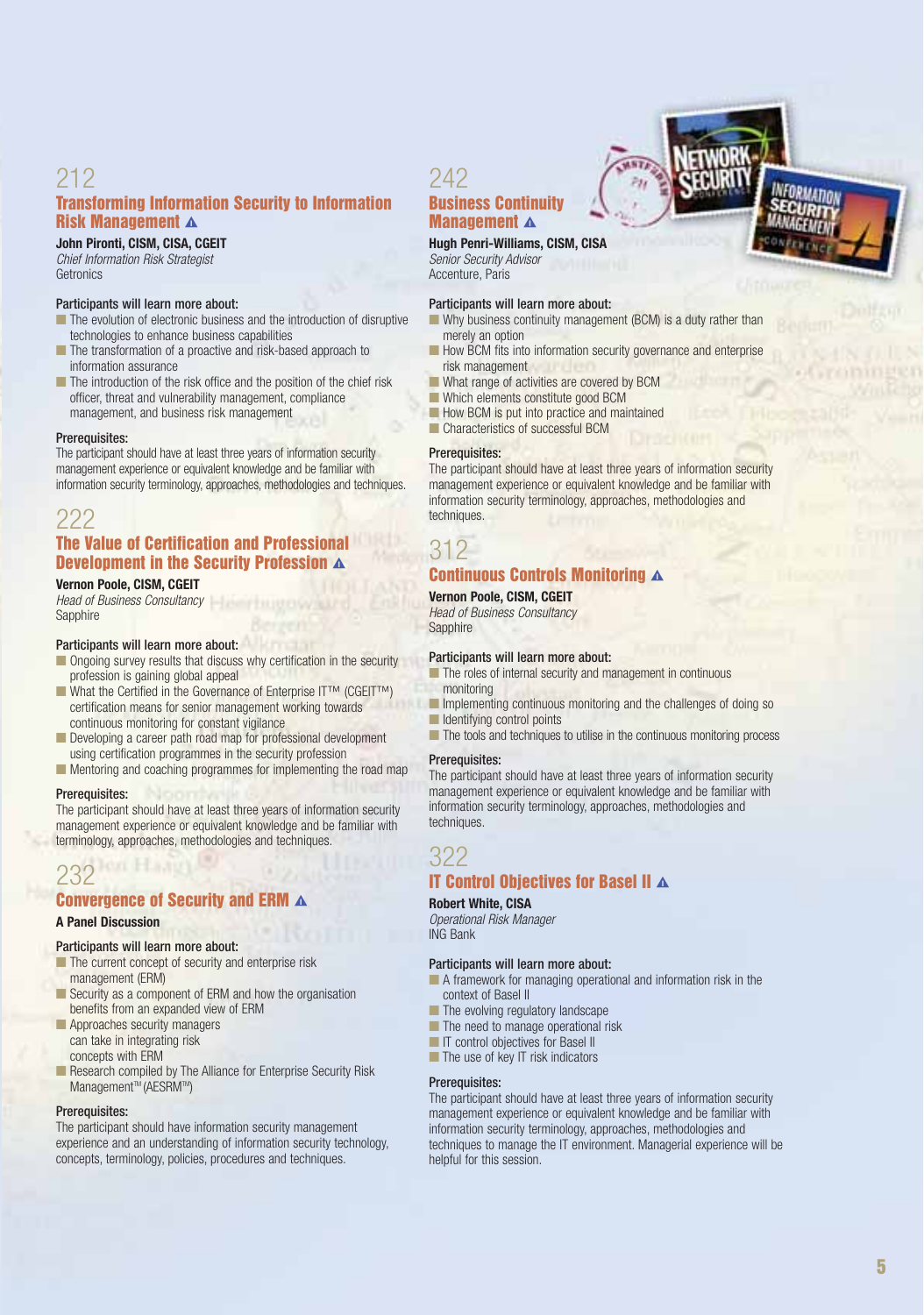# **Network Security Conference—Stream 3**

# 113

# **Networked-based Services A**

#### **Rene Pluis**

System Engineer Cisco Systems

#### Participants will learn more about:

- Network services such as load balancing and firewalling
- Extensible Markup Language gateways and message stream manipulation and checking
- The relevance to application developers
- What this could mean to business processes and security/auditing

#### Prerequisites:

The participant should have at least three years of information security experience or equivalent knowledge and be familiar with information security terminology, approaches, methodologies and techniques.

# 123

#### **Revealing the Secrets of the E-crime Underworld A**

#### **Maksym Schipka**

Senior Architect MessageLabs Inc.

#### Participants will learn more about:

- The parallels between the legitimate commercial world and the shadow economy
- Gaining an insight into the mechanics of the shadow economy
- The buying chain and how profit is made
- Identifying the key players in the shadow economy and where they reside

#### Prerequisites:

The participant should have at least three years of information security experience or equivalent knowledge and be familiar with information security terminology, approaches, methodologies and techniques.

# 133

# **Anatomy of Evolving Threats A**

#### **Roel Schouwenberg**

Senior Anti-Virus Researcher

Kaspersky Lab

### Participants will learn more about:

- The evolution of the malware ecosystem
- The anatomy of a malware attack, including a live demonstration
- Threat analysis: who, what, when, where and how
- Risk mitigation strategies from a technical perspective

#### Prerequisites:

The participant should have at least three years of information security experience or equivalent knowledge and be familiar with information security terminology, approaches, methodologies and techniques.

# 213

# **Next Generation Network Security Tools A**

### **Gene Schultz, CISM (Honorary)**

Chief Technology Officer High Tower Software

#### Participants will learn more about:

- What differentiates next-generation network tools from current types of network tools
- Types of next-generation tools and how they work
- The likely implications that next-generation network tools will have or the practice of information security and auditing

#### Prerequisites:

The participant should have at least three years of information security experience or equivalent knowledge and be familiar with information security terminology, approaches, methodologies and techniques.

# 223

#### **PCI Compliance: A Realistic Approach**  $\Lambda$

**Simon Langley Principal** KPMG

#### Participants will learn more about:

- Payment Card Industry (PCI) Data Security Standards (DSS) compliance—what is it all about
- How not to reinvent the wheel and how to capitalise on efforts made for other compliance programmes
- General gaps and how to effectively remediate them
- How to sustain your PCI DSS compliance status

#### Prerequisites:

The participant should have at least three years of information security experience or equivalent knowledge and be familiar with information security terminology, approaches, methodologies and techniques.

# 233

### **Penetration Testing**  $\boldsymbol{\Lambda}$

#### **Peter Wood**

Chief of Operations First Base Technologies

#### Participants will learn more about:

- The strengths and weaknesses of penetration testing and vulnerability assessment techniques
- The steps involved in both external and internal penetration tests
- Popular vulnerability and penetration testing tools and how to interpret their results
- Finding out-of-date services and software and why it matters
- Checking the results of automated tools manually

#### Prerequisites:

The participant should have at least three years of information security experience or equivalent knowledge and be familiar with information security terminology, approaches, methodologies and techniques.

#### **A** Basic **A** Intermediate **A** Advanced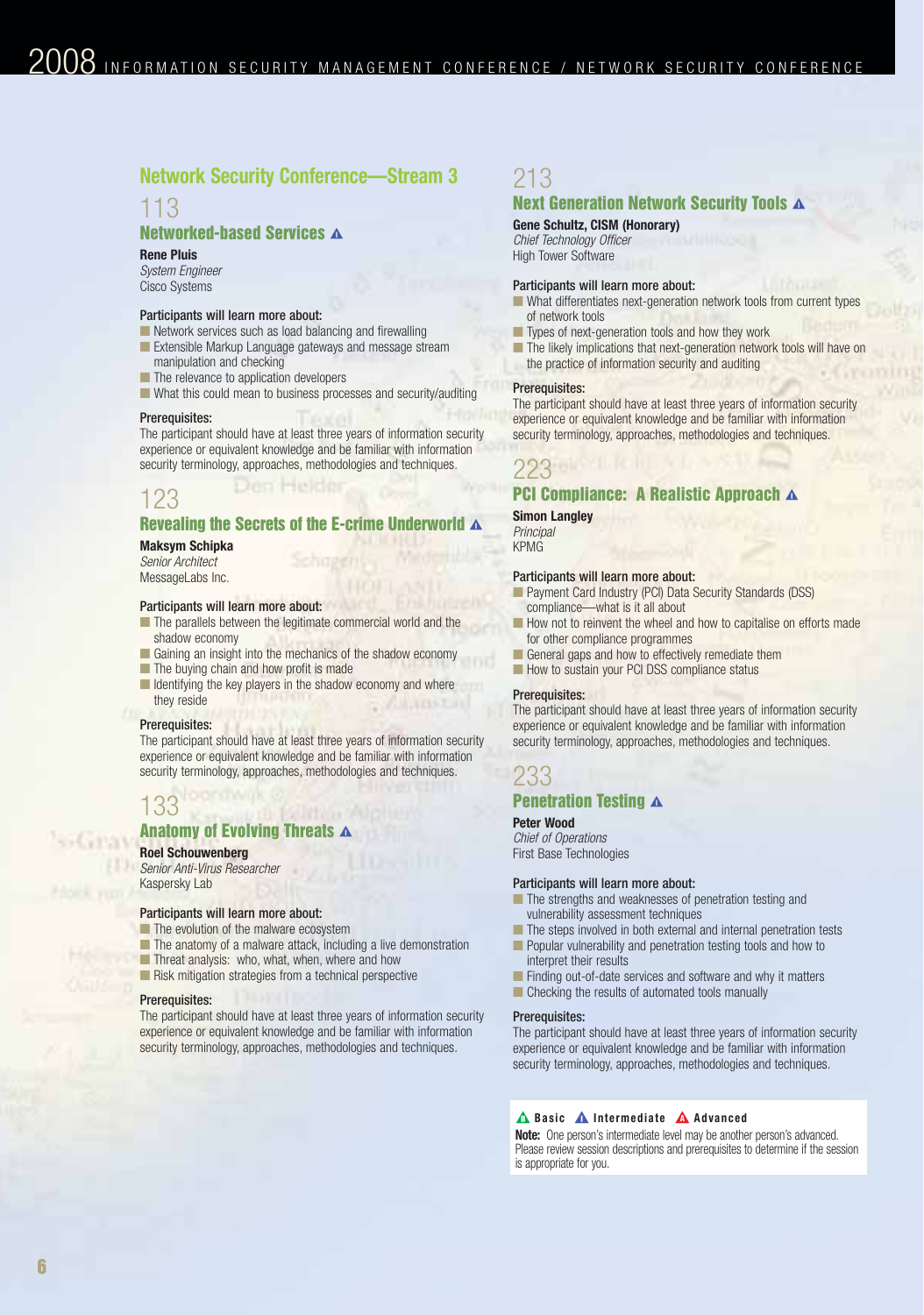# 313 **Developing, Designing and Auditing an Integrated Incident Response Programme A**

**Marc Vael, CISM, CISA** Executive Director Protiviti Belgium

#### Participants will learn more about:

- Designing and auditing an integrated incident response programme ■ Coordinating the activities of the enterprise teams in the event an incident occurs
- Implementing an integrated response plan
- How to respond to an incident when regulations and laws conflict
- Understanding what to include in an incident response plan

#### Prerequisites:

The participant should have at least three years of information security experience or equivalent knowledge and be familiar with information security terminology, approaches, methodologies and techniques.

**ICELES** 

# 323

# **Devise a Strategy to Mitigate Malware**

#### **Yuval Ben-Itzhak**

Chief Technology Officer Finjan Inc.

#### Participants will learn more about:

- New techniques behind the latest web threats, such as code obfuscation, antiforensic, evasive and crimeware tool kits
- The mounting challenges in crimeware prevention
- Recent, real-world examples of crimeware found on compromised legitimate web sites and their impact on businesses and individuals
- The commercialisation of stolen data and malware ■ New technologies that can prevent crimeware attacks before impacting business organisations and members of the community

#### Prerequisites:

The participant should have at least five years of information security experience or equivalent knowledge and be familiar with information security terminology, approaches, methodologies and techniques.

# **Network Security Conference**

# 114

# **Networks and Their Fuzzy Boundaries A**

**Wendy Goucher**

Security Empowerment Consultant Idrach Ltd.

#### Participants will learn more about:

- Security indiscretion and careless behaviour that allows information to be gained by a casual observer
- Organisational requirements including mobile staff and the ability to contact flexible and mobile staff ■ Data leakage from mobile devices
- The study of mobile usage using cognitive psychology to gain insight as to why people are so indiscrete when working and speaking in public
- The risks created when moving information outside to the care of partners or customers

#### Prerequisites:

The participant should have at least three years of information security experience or equivalent knowledge and be familiar with information security terminology, approaches, methodologies and techniques.

# 124 **Lifestyle Device Security**  $\Lambda$

### **Andrew Yoemans**

Vice President Global Information Security Dresdner Kleinwort

#### Participants will learn more about:

■ Current devices and the security they require

- Establishing a security policy to accommodate various devices and usage while ensuring operations continue
- Communicating the policy to staff

#### Prerequisites:

The participant should have at least three years of information security experience or equivalent knowledge and be familiar with information security terminology, approaches, methodologies and techniques.

# 134

### **Data Loss Prevention: Concepts and Solutions A**

**Ramsés Gallego, CISM**

General Manager

Entel Security & Risk Management

#### Participants will learn more about:

- Technologies associated with digital leak prevention—what they are and how they function
- **Architectural and design considerations when designing and** implementing a digital leak-prevention solution
- Key considerations when auditing a digital leak-prevention solution
- Realistic expectations of what digital leak-prevention solutions can assist you with and what they cannot
- Case studies of successful and not so successful implementations of digital leak-prevention technologies

#### Prerequisites:

The participant should have at least three years of information security experience or equivalent knowledge, completed some basic training and be familiar with information technology terminology.

# 214

# **Establishing a Computer Forensics Practice A**

#### Participants will learn more about:

- The critical factors for deciding to establish an internal forensics practice
- Limitations of an internal forensics practice
- What resources are available
- Available standards
- What considerations to plan for during the process of establishing a practice

#### Prerequisites:

The participant should have at least three years of information security experience or equivalent knowledge and be familiar with information security terminology, approaches, methodologies and techniques.

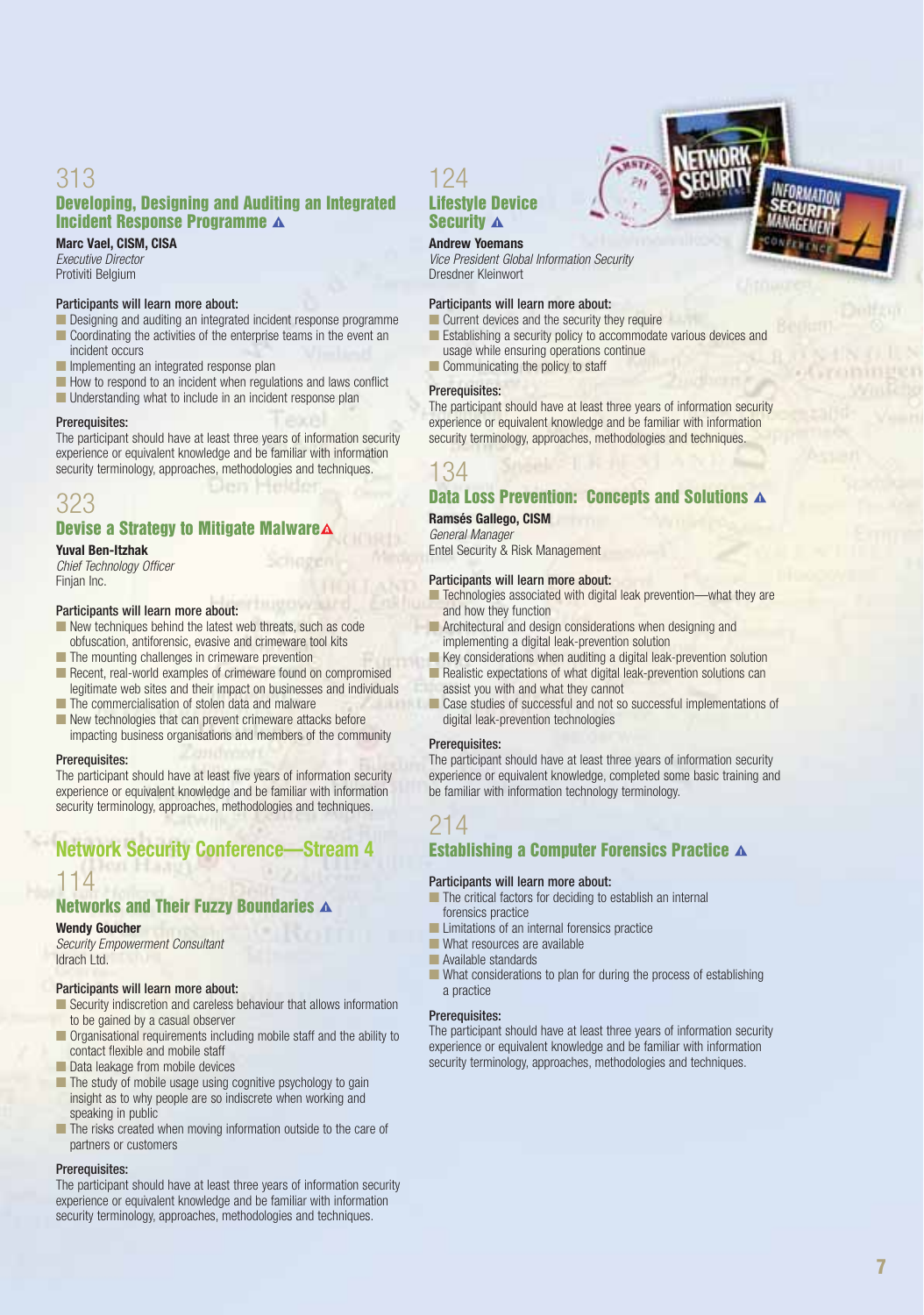|     | Saturday,<br>8 November 2008                       | Sunday,<br>9 November 2008                                                                            |                                    |                     |                                                        | Monday, 10 November 2008                                                                                                                                                                     |                                                                                                   |
|-----|----------------------------------------------------|-------------------------------------------------------------------------------------------------------|------------------------------------|---------------------|--------------------------------------------------------|----------------------------------------------------------------------------------------------------------------------------------------------------------------------------------------------|---------------------------------------------------------------------------------------------------|
|     | 9.00-17.00                                         | 9.00-17.00                                                                                            |                                    |                     | 9.00-10.30                                             | 11.00-12.30                                                                                                                                                                                  | 13.30-15.00                                                                                       |
|     | WS1                                                |                                                                                                       |                                    |                     |                                                        |                                                                                                                                                                                              | 111                                                                                               |
|     | <b>CISM Review Weekend</b><br>Eugene Schultz, CISM |                                                                                                       | ā                                  | Stream 1            |                                                        | <b>CISO Panel</b><br>Discussion-<br>Security by<br>Compliance                                                                                                                                | <b>Privacy and Security</b><br><b>Awareness Training</b><br>Todd Fitzgerald, CISM, CISA<br>Δ      |
|     | Δ                                                  | WS <sub>2</sub><br><b>Key Tools</b><br>for a Network<br><b>Security Audit</b><br>John Tannahill, CISM | lanagement                         | Stream 2            | Welcome<br>Ceremony                                    | <b>Moderator:</b><br>Hugh Penri-Williams,<br>CISM, CISA<br><b>Panelists:</b><br>Kim Aarenstrup,<br>John Kirkwood<br>Λ<br><b>113</b><br>Networked-based<br><b>Services</b><br>Rene Pluis<br>◭ | <b>112</b><br><b>Security Knowledge</b><br><b>Management</b><br>John Kirkwood<br>Δ                |
| as, |                                                    | Δ<br>WS3<br>Development of<br>an Information                                                          | <b>Network Security Conference</b> | Stream <sub>3</sub> | and Keynote<br><b>Address</b><br><b>Kim Aarenstrup</b> |                                                                                                                                                                                              | 123<br><b>Revealing the Secrets</b><br>of the E-crime<br><b>Underworld</b><br>Maksym Schipka<br>▲ |
| Tü  |                                                    | <b>Security Programme</b><br>John Pironti, CISM,<br>CISA, CGEIT<br>◭                                  |                                    | Stream 4            |                                                        | 114<br><b>Networks and Their</b><br><b>Fuzzy Boundaries</b><br>Wendy Goucher<br>Δ                                                                                                            | 124<br><b>Lifestyle Device</b><br><b>Security</b><br><b>Andrew Yeomans</b><br>Δ                   |

NЩ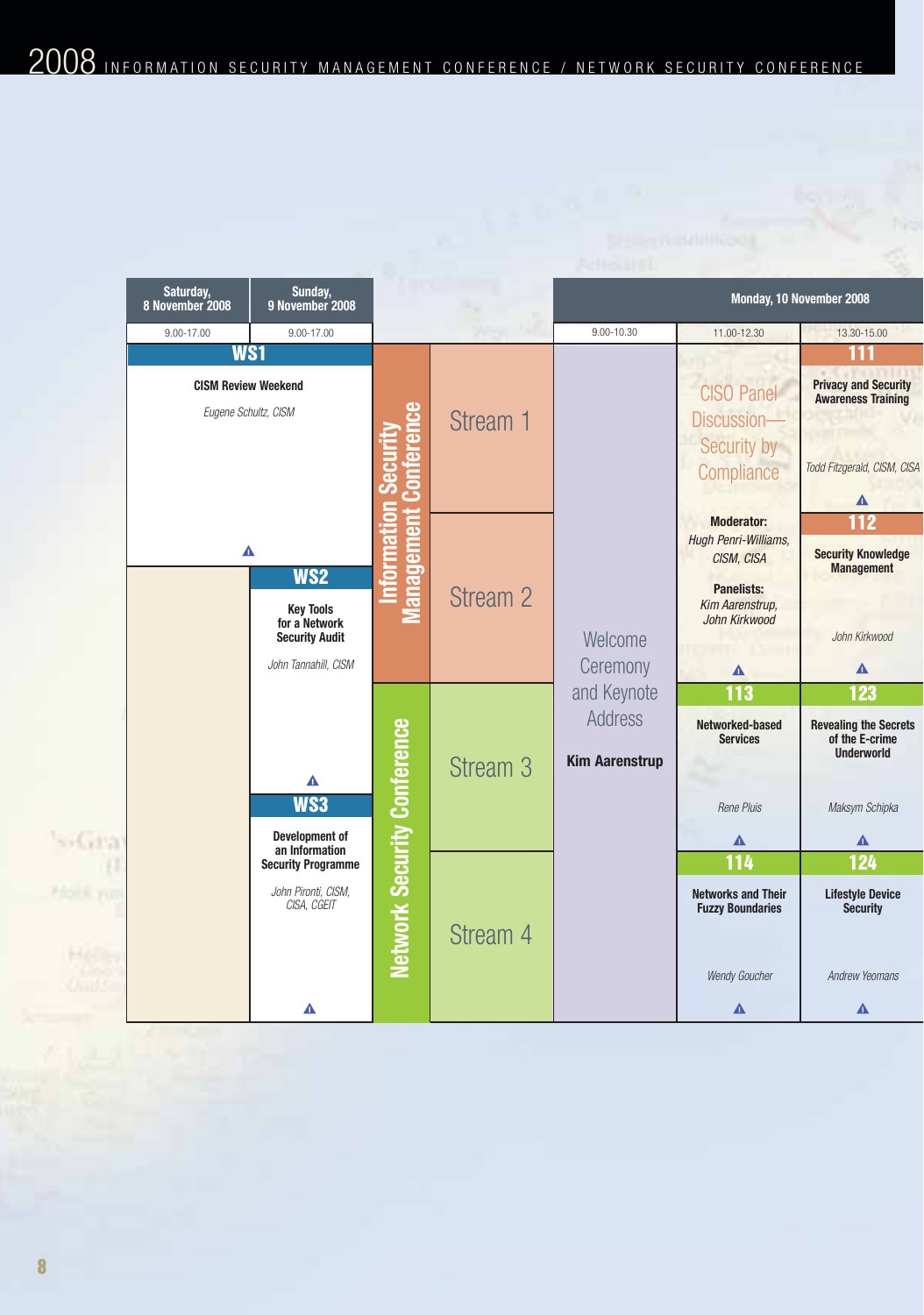

|                                                                                               |                                                                                                       | Tuesday, 11 November 2008                                                                                           |                                                                                      |                                                                                            | Wednesday, 12 November 2008                                                                                |                                                                |  |
|-----------------------------------------------------------------------------------------------|-------------------------------------------------------------------------------------------------------|---------------------------------------------------------------------------------------------------------------------|--------------------------------------------------------------------------------------|--------------------------------------------------------------------------------------------|------------------------------------------------------------------------------------------------------------|----------------------------------------------------------------|--|
| 15.30-17.00                                                                                   | 9.00-10.30                                                                                            | 11.00-12.30                                                                                                         | 13.30-15.00                                                                          | 15.30-17.00                                                                                | 9.00-10.30                                                                                                 | 11.00-12.30                                                    |  |
| 121                                                                                           | 211                                                                                                   | 221                                                                                                                 | 231                                                                                  | 241                                                                                        | 311                                                                                                        | 321                                                            |  |
| <b>Threat and</b><br><b>Vulnerability Analysis</b>                                            | <b>Skills Necessary to be</b><br>an Effective Security<br>Leader                                      | <b>Designing and</b><br><b>Implementing Vendor</b><br><b>Security Compliance</b><br><b>Programmes</b>               | <b>Information Security</b><br>Offshore: What to<br><b>Expect and How</b><br>to Cope | <b>Metrics, Measures</b><br>and Myths                                                      | <b>Competitive</b><br>Intelligence and IP<br><b>Protection</b>                                             | Web 2.0-<br><b>How Secure Are</b><br><b>Your Applications?</b> |  |
| John Pironti, CISM,<br>CISA, CGEIT                                                            | Todd Fitzgerald, CISM, CISA                                                                           | Peter Taylor                                                                                                        | Michael Bacon                                                                        | Ramsés Gallego, CISM                                                                       | Meenu Gupta, CISM, CISA                                                                                    | John Burroughs                                                 |  |
| Δ                                                                                             | Δ                                                                                                     | Δ                                                                                                                   | Δ                                                                                    | Δ                                                                                          | Λ                                                                                                          | Δ                                                              |  |
| 122                                                                                           | 212                                                                                                   | 222                                                                                                                 | 232                                                                                  | 242                                                                                        | 312                                                                                                        | 322                                                            |  |
| <b>Using COBIT,</b><br>ITIL and the ISO 27000<br><b>Series for Business</b><br><b>Benefit</b> | <b>Transforming</b><br><b>Information Security to</b><br><b>Information Risk</b><br><b>Management</b> | The Value of<br><b>Certification and</b><br><b>Professional</b><br>Development in the<br><b>Security Profession</b> | <b>Convergence of</b><br><b>Security and ERM</b>                                     | <b>Business Continuity</b><br><b>Management</b>                                            | <b>Continuous Controls</b><br><b>Monitoring</b>                                                            | <b>IT Control Objectives</b><br>for Basel II                   |  |
| Yves LeRoux, CISM                                                                             | John Pironti, CISM,<br>CISA, CGEIT                                                                    | Vernon Poole, CISM, CGEIT                                                                                           | A Panel Discussion                                                                   | Hugh Penri-Williams,<br>CISM, CISA                                                         | Vernon Poole, CISM, CGEIT                                                                                  | Robert White, CISA                                             |  |
| Δ                                                                                             | Δ                                                                                                     | $\triangle$<br><b>MATERIAL</b>                                                                                      | $\Lambda$                                                                            | Δ                                                                                          |                                                                                                            | Λ                                                              |  |
|                                                                                               |                                                                                                       |                                                                                                                     |                                                                                      |                                                                                            | Δ                                                                                                          |                                                                |  |
| 133                                                                                           | 213                                                                                                   | 223                                                                                                                 | 233                                                                                  |                                                                                            | 313                                                                                                        | 323                                                            |  |
| <b>Anatomy of Evolving</b><br><b>Threats</b>                                                  | <b>Next Generation</b><br><b>Network Security Tools</b>                                               | <b>PCI Compliance: A</b><br><b>Realistic Apprroach</b>                                                              | <b>Penetration Testing</b>                                                           |                                                                                            | <b>Developing, Designing</b><br>and Auditing an<br><b>Integrated Incident</b><br><b>Response Programme</b> | Devise a Strategy to<br><b>Mitigate Malware</b>                |  |
| Roel Schouwenberg                                                                             | Eugene Schultz, CISM<br>(Honorary)                                                                    | Simon Langley                                                                                                       | Peter Wood                                                                           |                                                                                            | Marc Vael, CISM, CISA                                                                                      | Yuval Ben-Itzhak                                               |  |
| $\Delta$                                                                                      | $\blacktriangle$                                                                                      | Λ                                                                                                                   | Δ                                                                                    |                                                                                            | Δ                                                                                                          | Δ                                                              |  |
| 134                                                                                           | 214                                                                                                   | 224                                                                                                                 | 234                                                                                  | 244                                                                                        | 314                                                                                                        | 324                                                            |  |
| <b>Data Loss Prevention:</b><br><b>Concepts and Solutions</b>                                 | <b>Establishing a</b><br><b>Computer Forensics</b><br><b>Practice</b>                                 | <b>From Virtualisation</b><br>vs. Security to<br><b>Virtualisation-based</b><br><b>Security</b>                     | <b>Addressing the Insider</b><br><b>Threat to Database</b><br><b>Security</b>        | The Evolution of<br><b>Security Monitoring</b><br><b>Powered by SIEM</b><br><b>Systems</b> | <b>Securing Wireless</b><br><b>Technologies</b>                                                            | <b>Encryption in the</b><br><b>Enterprise</b>                  |  |
| Ramsés Gallego, CISM                                                                          |                                                                                                       | Steve Orrin                                                                                                         | <b>Steve Moyle</b>                                                                   | Christos Dimitriadis                                                                       | John Tannahill, CISM                                                                                       | Sathvik Krishnamurthy                                          |  |

**A** Basic **A** Intermediate **A** Advanced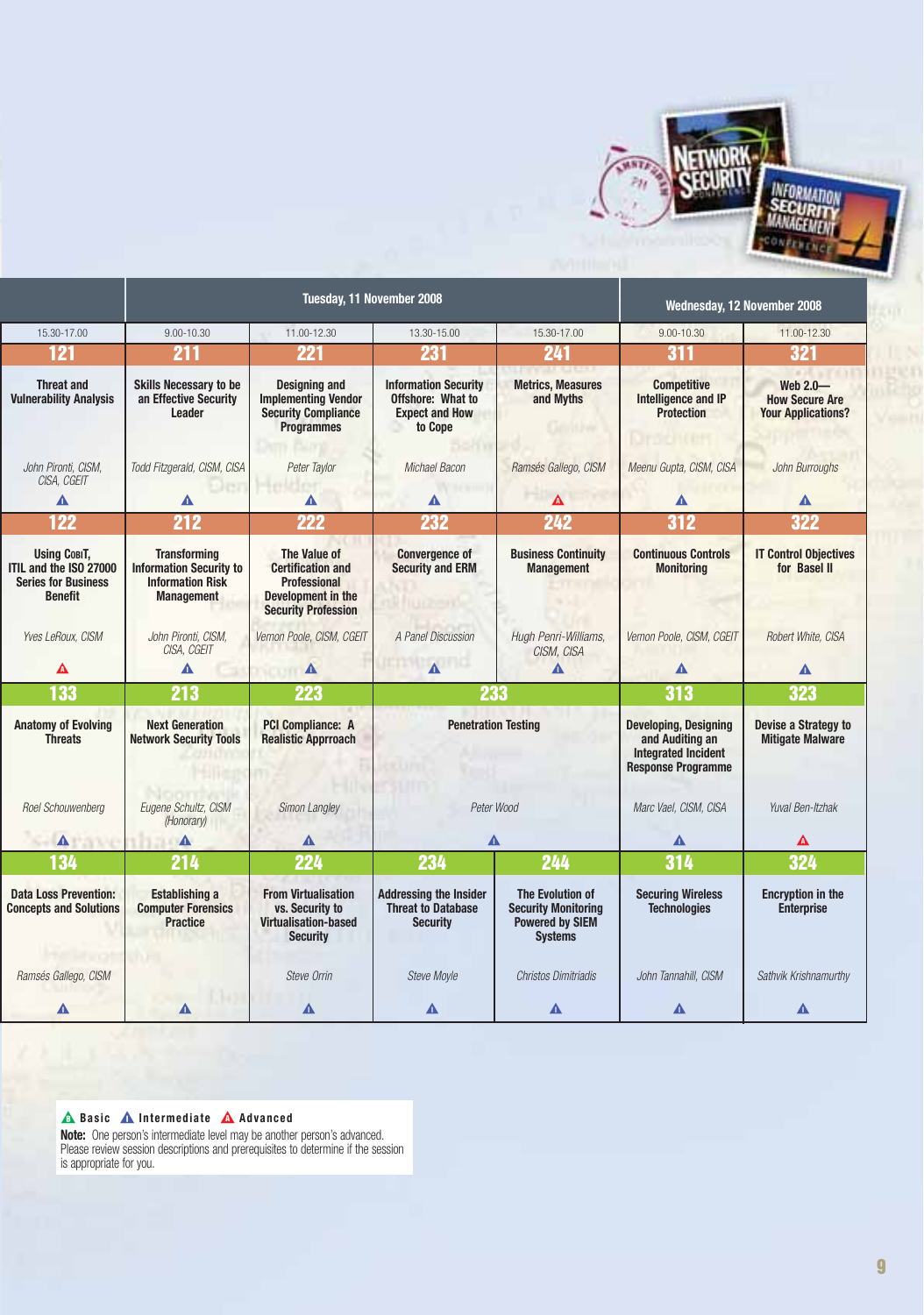# 224

# **From Virtualisation vs. Security to Virtualisationbased Security A**

#### **Steve Orrin**

Director of Security Solutions Intel Corporation

### Participants will learn more about:

- Platform virtualisation mechanisms ■ Advances in virtualisation technologies that improve your
- security posture ■ Strategies for effective compliance and enforcement in virtualised environments
- New ways to secure platforms using virtualisation including application isolation, sandboxing and policy-based execution environments

#### Prerequisites:

The participant should have at least three years of information security experience or equivalent knowledge and be familiar with information security terminology, approaches, methodologies and techniques.

# 234

### **Addressing the Insider Threat to Database Security A Steve Moyle**

Founder and Chief Technology Officer Secerno Ltd.

#### Participants will learn more about:

- Recognising and identifying insider threat risks that exist within an enterprise
- Strengthening existing IT infrastructure against insider threat risks
- Monitoring threats in real time
- Identifying the most common insider threat scenarios and database vulnerabilities
- Understanding database access controls and policies that will prevent unauthorised access
- Developing tamper-evident monitoring systems and audit trails

#### Prerequisites:

**SALVITA V** 

The participant should have at least three years of information security experience or equivalent knowledge and be familiar with information security terminology, approaches, methodologies and techniques.

# 244

### **The Evolution of Security Monitoring Powered by SIEM Systems A**

**Christos Dimitriadis** Technical Manager Expernet SA

#### Participants will learn more about:

- Integrating identity management, physical and logical convergence, Security Information and Event Management (SIEM), and application and database monitoring
- How government agencies and enterprises have taken advantage of the evolution of the SIEM market to protect their organisations
- What technologies should be implemented
- The pitfalls to avoid in implementing solutions

#### Prerequisites:

The participant should have at least three years of information security experience or equivalent knowledge and be familiar with information security terminology, approaches, methodologies and techniques.

# 314

# **Securing Wireless Technologies A**

#### **John Tannahill, CISM**

Partner J. Tannahill & Associates

#### Participants will learn more about:

- Understanding current wireless technologies
- Wireless threats and risks
- Securing wireless technologies and wireless risk assessment
- Secure wireless architecture, design and deployment
- Wireless security assessment

#### Prerequisites:

The participant should have at least three years of information security experience or equivalent knowledge and be familiar with information security terminology, approaches, methodologies and techniques.

# 324

## **Encryption in the Enterprise**  $\Lambda$

### **Sathvik Krishnamurthy**

President and CEO Voltage Security Inc.

#### Participants will learn more about:

- How to evaluate the use of specific encryption applications
- Which business drivers are most important for the increasing use of encryption
- Classifying how your organisation's overall IT security strategy and performance compares to its peers
- Positioning your own IT organisation amongst its peers' progress in adopting an enterprise encryption strategy

#### Prerequisites:

The participant should have at least three years of IT experience or equivalent knowledge and be familiar with terminology, approaches, methodologies and techniques to audit the IT environment.

#### **A** Basic **A** Intermediate **A** Advanced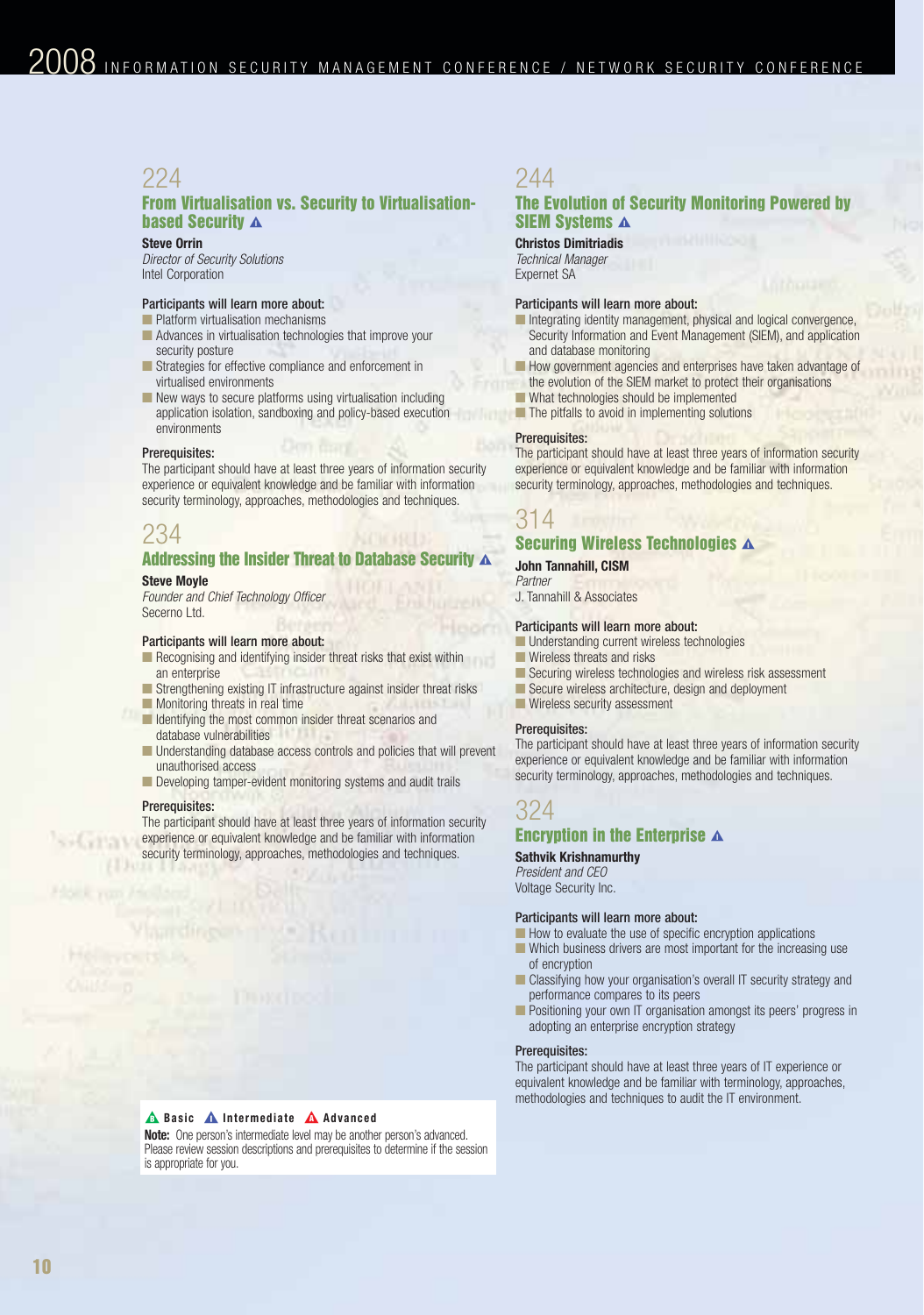# Pre-conference Workshops

# WS1 **CISM Review Weekend A 8-9 November 2008**

**Gene Schultz, CISM (Honorary)** Chief Technology Officer High Tower Software

This workshop is a review course designed to assist and enhance the study process of CISM candidates in preparation for the December 2008 CISM exam. The workshop will highlight key information security management practices, issues and concepts and will emphasize the topics likely to receive coverage on the CISM exam. Participants will receive handout material, including the CISM® Review Manual 2008, published by ISACA. Onry Helde

#### Prerequisites:

The participant should have three years of information security management experience or equivalent knowledge and be familiar with terminology, approaches, methodologies and techniques appropriate to an IT environment.

#### WS2 Hemrisuenwalls **Key Tools for a Network Security Audit A**

### **9 November 2008**

### **John Tannahill, CISM** Partner

J. Tannahill & Associates

This popular workshop has been updated for 2008 with new network security tools and updates to existing tools. It will discuss the key tools and techniques that can be used to perform a comprehensive network security assessment and will feature demonstrations of and practical tips on using them. The workshop will use a live TCP/IP network with Windows 2000/2003 and UNIX operating systems to display network mapping and discovery, TCP/IP port scanning, network vulnerability assessment tools, and network packet capture and analysis tools. A structured approach to network security assessment will be discussed and applied to provide the framework for the practical use of tools and techniques.

#### Prerequisites:

The participant should have at least three years of information security experience or equivalent knowledge, completed some basic training, and be familiar with IT terminology.

# WS3

### **Development of an Information Security Programme**  $\triangle$ **9 November 2008**

**John Pironti, CISM, CISA, CGEIT** Chief Information Risk Strategist **Getronics** 

Information security has become a critical issue within organisations and a key success factor for businesses. To effectively maintain the integrity and security of an organisation's information infrastructure, an organised information security strategy must be developed and implemented. The concepts of an information security programme, threat and vulnerability management, and enterprise security monitoring are introduced in this workshop. This workshop highlights the key functional areas, processes, methodologies and organisational concepts that should be included to implement and maintain an effective information strategy. Key functional areas are discussed in depth and highlighted for their importance to the strategy activities that they will perform and their associated key performance indicators. Interactive discussions and case studies will be utilised to highlight operationally capable models and solutions.

#### Prerequisites:

The participant should have at least three years of information security experience or equivalent knowledge, completed some basic training, and be familiar with IT terminology.

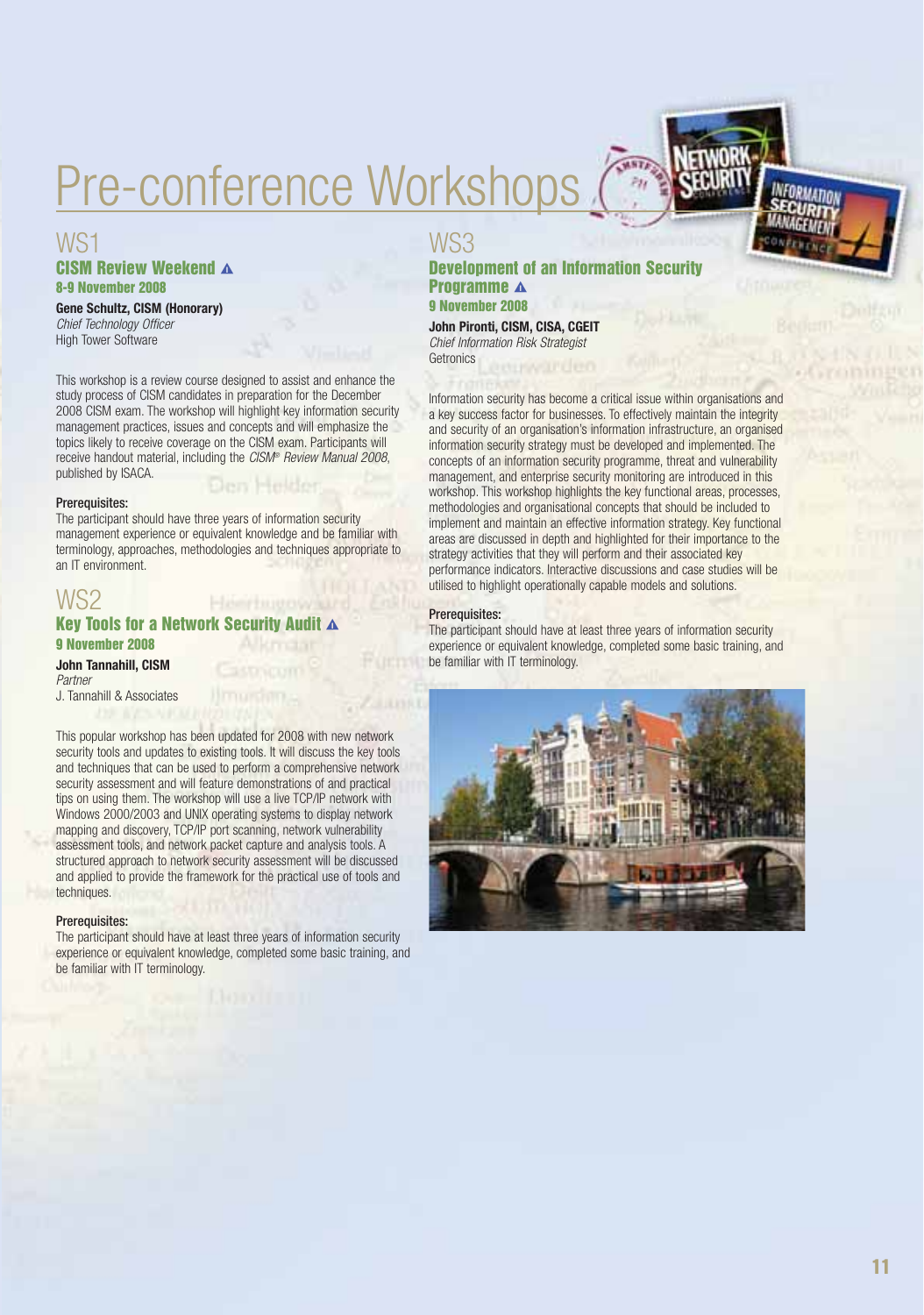# General Information

#### **Programme Benefits**

Your registration fee includes:

- Attendance to the conference sessions of your choice from both the Network Security Conference and the Information Security Management Conference
- Complete set of electronic proceedings that includes all session handouts received by the production deadline
- Unlimited entry to the InfoExchange on Monday, 10 November 2008 and Tuesday, 11 November 2008
- Complimentary lunches on Monday, 10 November 2008 and Tuesday, 11 November 2008
- Complimentary morning and afternoon refreshment breaks throughout the two and a half days of the conference
- Invitation to the Exhibitors' Reception on Monday, 10 November 2008
- An opportunity to earn up to 32 continuing professional education (CPE) credit hours

# **Conference and Workshop Dates**

**Pre-conference Workshops** 8-9 November 2008

**Conference** 10-12 November 2008

#### **Registration Dates and Hours**

**Pre-conference Workshop Registration** Saturday, 8 November 2008, 7.30-12.00 Sunday, 9 November 2008, 7.30-12.00

#### **Conference Registration**

Sunday, 9 November 2008, 15.00-17.00 Monday, 10 November 2008, 7.00-17.00 Tuesday, 11 November 2008, 8.00-17.00 Wednesday, 12 November 2008, 8.00-12.00

#### markent. **Pricing** (in US dollars):

 $-1.1111$ 

| <b>Conference:</b>                                                                                                     |  |
|------------------------------------------------------------------------------------------------------------------------|--|
| Member early-bird discount (payment received on or before<br>Member (payment received after 17 September 2008) \$1,600 |  |
| <b>Pre-conference Workshop:</b><br><b>One-day Workshop</b>                                                             |  |
| <b>Two-day Workshop</b>                                                                                                |  |

\* VAT: The delegate fees indicated above qualify for VAT exemption; therefore, the registration fees do not include VAT. The full registration fee indicated must be received by ISACA to consider your registration paid in full.

#### **Cancellation Policy**

If a cancellation is received by phone, e-mail or fax by 10 October 2008, your conference registration fee will be refunded less a US \$100 cancellation charge, workshop registration less a US \$50 cancellation charge and (if applicable) less the amount of membership dues applied as a result of ticking the box marked: "I wish to apply the difference between member and non-member conference fees towards a membership in ISACA." After 10 October, no refunds can be given. Substitutions may be made at any time up until the conference. Substitution of a non-member for a member will result in additional non-member conference fees being charged.

**Note:** Registration is contingent upon full payment of the registration fee. To guarantee your registration, conference or workshop fees must be received no later than the published deadline. Wire transfers and mailed cheques may take 10 or more business days to reach ISACA, so please plan accordingly. If ISACA must cancel a course or event for any reason, liability is limited to the registration fees paid only. ISACA is not responsible for other expenses incurred, including travel and accommodation fees. Those who register onsite or whose registration remains unpaid as of the beginning of the event are not guaranteed conference materials. For more information regarding administrative policies, such as complaints and/or refunds, please contact the ISACA conference department:

Phone: +1.847.660.5585 Fax: +1.847.253.1443 E-mail: conference@isaca.org

### **Invitation to Join**

Not yet a member? You can apply the difference between member and non-member conference fees towards membership in ISACA. This could potentially enable you to become a member at both the international and chapter level at no additional charge, and enjoy all the benefits of membership. Non-members pay the non-member conference rates when registering; the difference between the member and non-member rate is applied toward membership. Tick the box on the registration form to accept this invitation. This offer expires 30 days after completion of the event. For more information about ISACA membership, contact the membership department by e-mail at *membership@isaca.org* or visit the web site at www.isaca.org/membership.

#### **Special Events**

**Exhibitors' Reception and Opening of the InfoExchange** Monday, 10 November 2008, 17.00-19.00

The Exhibitors' Reception marks the official opening of the InfoExchange. Join us for refreshments and stay to examine the latest products and services available to IS professionals. Exhibitors will be available to demonstrate products and answer questions.

#### **InfoExchange Exhibits**

Monday, 10 November 2008, 17.00-19.00 Tuesday, 11 November 2008, 10.30-11.00, 12.30-13.30, 15.00-15.30

A vendor exhibition featuring the latest products and services from leading suppliers will take place during the ISACA security conferences. The exhibition is designed to help IS professionals be more efficient and effective.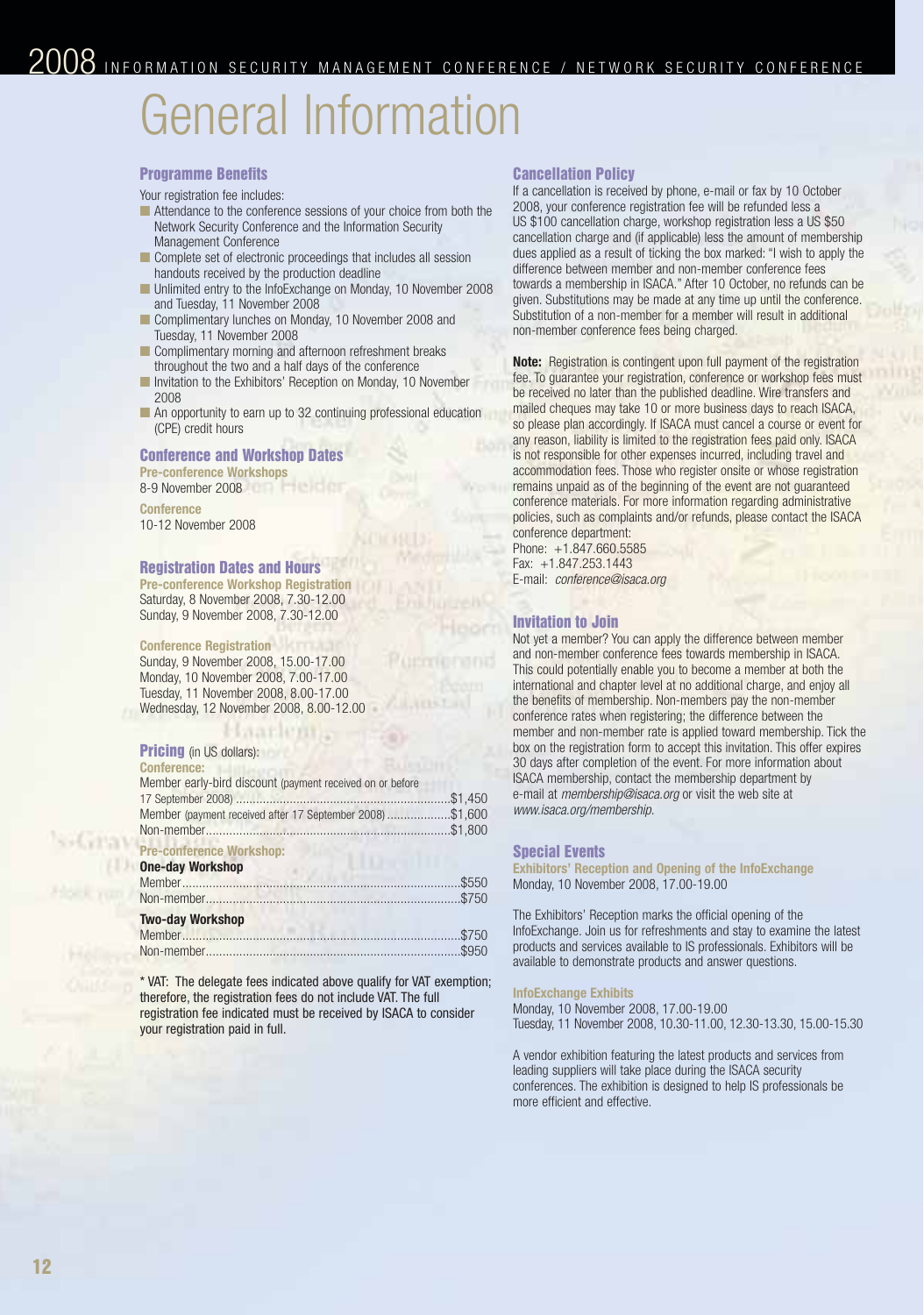#### **Dress**

Business casual is appropriate for the conference and all conference events.

#### **Venue and Accommodations**

This year's conferences will be held at the NH Grand Hotel Krasnapolsky. The hotel is located in the heart of Amsterdam at Dam Square, opposite the Royal Palace. The hotel is surrounded by department stores, boutiques and museums, all in the historic city centre. NH Grand Hotel Krasnapolsky is known as the Grand Dame of the Amsterdam five-star hotels.

#### **NH Grand Hotel Krasnapolsky**

Dam 9 NL 1012 JS Amsterdam The Netherlands Telephone: +31.20.554.91.11 Fax: +31.20.622.86.07 Web site: www.nh-hotels.com Guest room rate: €239 (exclusive of breakfast) Room block cut-off date: 22 October 2008

Please contact the hotel directly to make your reservations. Staying at the host hotel helps keep the cost of the conference and membership dues down by helping to fulfil the negotiated guest room commitments to the hotel. You will also enjoy the benefits of being onsite for conference activities at a discounted price.

#### **Continuing Professional Education Credits**

To maintain Certified Information Security Manager® (CISM®), Certified Information Systems Auditor™ (CISA®) and Certified in the Governance of Enterprise IT™ (CGEIT™) certifications, ISACA's continuing professional education (CPE) policy requires CISMs, CISAs and CGEITs to earn 120 CPE credit hours over a three-year period. Attendees can earn up to 32 CPE credits by attending the ISACA security conferences (18 CPE hours) and an additional seven CPE credits for attending each day of an optional pre-conference workshops. For more information or to register for the conference online, please visit www.isaca.org/nsc or www.isaca.org/infosecurity.

### **About This Brochure**

The speakers, topics and events are correct at the time of printing. If unforeseen circumstances occur, ISACA reserves the right to alter or delete items from the ISACA security conferences' programme. The presenters have prepared their material for the professional development of ISACA members and others in the IS audit, control, security and governance community. Although they trust that it will be useful for this purpose, neither the presenters nor ISACA can warrant that the use of this material will be adequate to discharge the legal or professional liability of the members in the conduct of their practices.



# 2009 and Beyond…

You told us what you wanted and we listened. Join us in 2009 when the Information Security Management Conference and the Network Security Conference combine to become the ISACA Information Security Conference.

ISACA will host one conference that will build on and include the key elements of information security management practices and network security practices. The conference will cover related business, programme and technical issues and the impact of risk management. This expanded event will feature five separate streams, allowing attendees to go to sessions from any of the streams and earn CPE credits.

**Plan to join us in 2009 at the ISACA Information Security Conference!**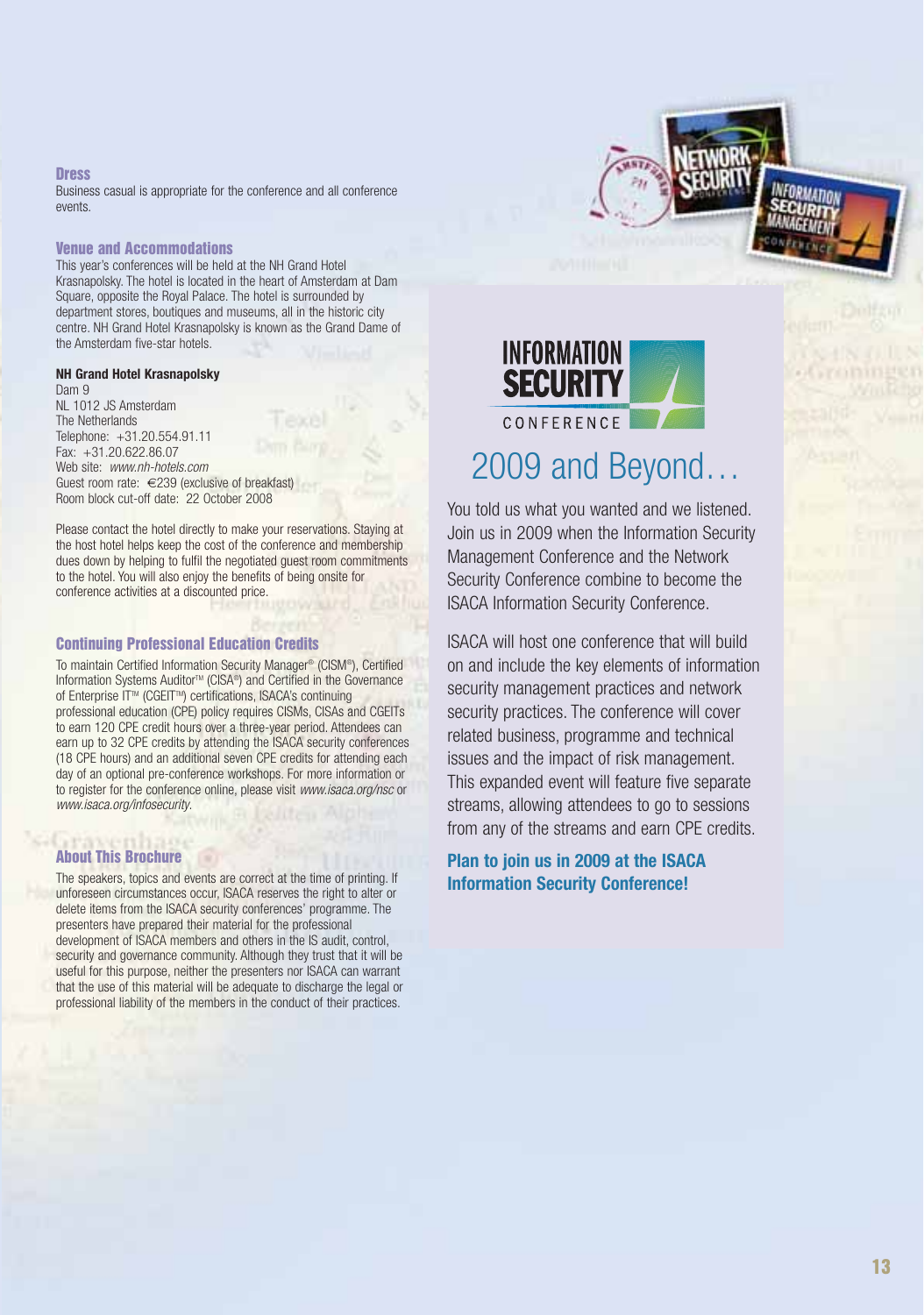# Registration Form **Page 1 of 2 ISM08 NS2008**

# **1. Fill in the information below in block letters.**

|                                                                                                                                                                                                                                | (First/Given Name) | (Middle Name) | (Last/Family Name)                                                                                                                                                                                                             |
|--------------------------------------------------------------------------------------------------------------------------------------------------------------------------------------------------------------------------------|--------------------|---------------|--------------------------------------------------------------------------------------------------------------------------------------------------------------------------------------------------------------------------------|
|                                                                                                                                                                                                                                |                    |               | Company Phone <b>Example 20</b>                                                                                                                                                                                                |
|                                                                                                                                                                                                                                |                    |               | Company Fax and the company of the company of the company of the company of the company of the company of the company of the company of the company of the company of the company of the company of the company of the company |
| Badge Name (first name or nickname) example and the state of the state of the state of the state of the state o                                                                                                                |                    |               | E-mail Address <b>E-mail Address</b>                                                                                                                                                                                           |
| $\Box$ Company or $\Box$ Home Address (please indicate) $\Box$ This is a change of address.                                                                                                                                    |                    |               |                                                                                                                                                                                                                                |
| Address and the contract of the contract of the contract of the contract of the contract of the contract of the contract of the contract of the contract of the contract of the contract of the contract of the contract of th |                    |               |                                                                                                                                                                                                                                |
|                                                                                                                                                                                                                                |                    |               | <b>Country Country</b>                                                                                                                                                                                                         |
| □ Please do NOT include my full address on the roster given to delegates, speakers and exhibitors.                                                                                                                             |                    |               |                                                                                                                                                                                                                                |
|                                                                                                                                                                                                                                |                    | No.           |                                                                                                                                                                                                                                |

#### **2. Please select your conference and circle your session choices.**

(No more than one session per time period, please.) You may attend sessions at either conference, but you must select one conference for registration.

### ■ **Information Security Management Conference** ■ **Network Security Conference**

| Saturday,<br>8 November | Sunday,<br>9 November |                    |                                                  |                           |             |             |                             |             |             |             |            |             |
|-------------------------|-----------------------|--------------------|--------------------------------------------------|---------------------------|-------------|-------------|-----------------------------|-------------|-------------|-------------|------------|-------------|
| 2008                    | 2008                  |                    | Tuesday, 11 November 2008                        |                           |             |             | Wednesday, 12 November 2008 |             |             |             |            |             |
| 9.00-17.00              | 9.00-17.00            |                    | 9.00-10.30                                       | 11.00-12.30               | 13.30-15.00 | 15.30-17.00 | 9.00-10.30                  | 11.00-12.30 | 13.30-15.00 | 15.30-17.00 | 9.00-10.30 | 11.00-12.30 |
| WS1                     |                       | <b>Stream</b>      |                                                  | CISO Panel<br>Discussion- | 111         | 121         | 211                         | 221         | 231         | 241         | 311        | 321         |
|                         |                       | <b>Stream</b>      | Welcome<br>Ceremony<br>and<br>Keynote<br>Address | Security by<br>Compliance | 112         | 122         | 212                         | 222         | 232         | 242         | 312        | 322         |
|                         | WS <sub>2</sub>       | <b>Stream</b><br>3 |                                                  | 113                       | 123         | 133         | 213                         | 223         | 233         |             | 313        | 323         |
|                         | WS3                   | <b>Stream</b>      |                                                  | 114                       | 124         | 134         | 214                         | 224         | 234         | 244         | 314        | 324         |

# **SAVE NOW!**

**Not yet a member? You can apply the difference between member and non-member course fees towards membership in ISACA. This could potentially enable you to become a member at both the international and chapter level at no additional charge and enjoy all the benefits of membership. Simply tick this box to accept the offer.**

□ **I** wish to apply the difference between member and non-member course fees towards membership in ISACA. I have read and agree to the following membership disclaimer:

**By applying for membership in ISACA, members agree to hold the association and the IT Governance Institute, their officers, directors, agents, trustees, members and employees harmless for all acts or failures to act while carrying out the purposes of the association and institute as set forth in their respective bylaws, and certify that they will abide by the association's Code of Professional Ethics (www.isaca.org/ethics).**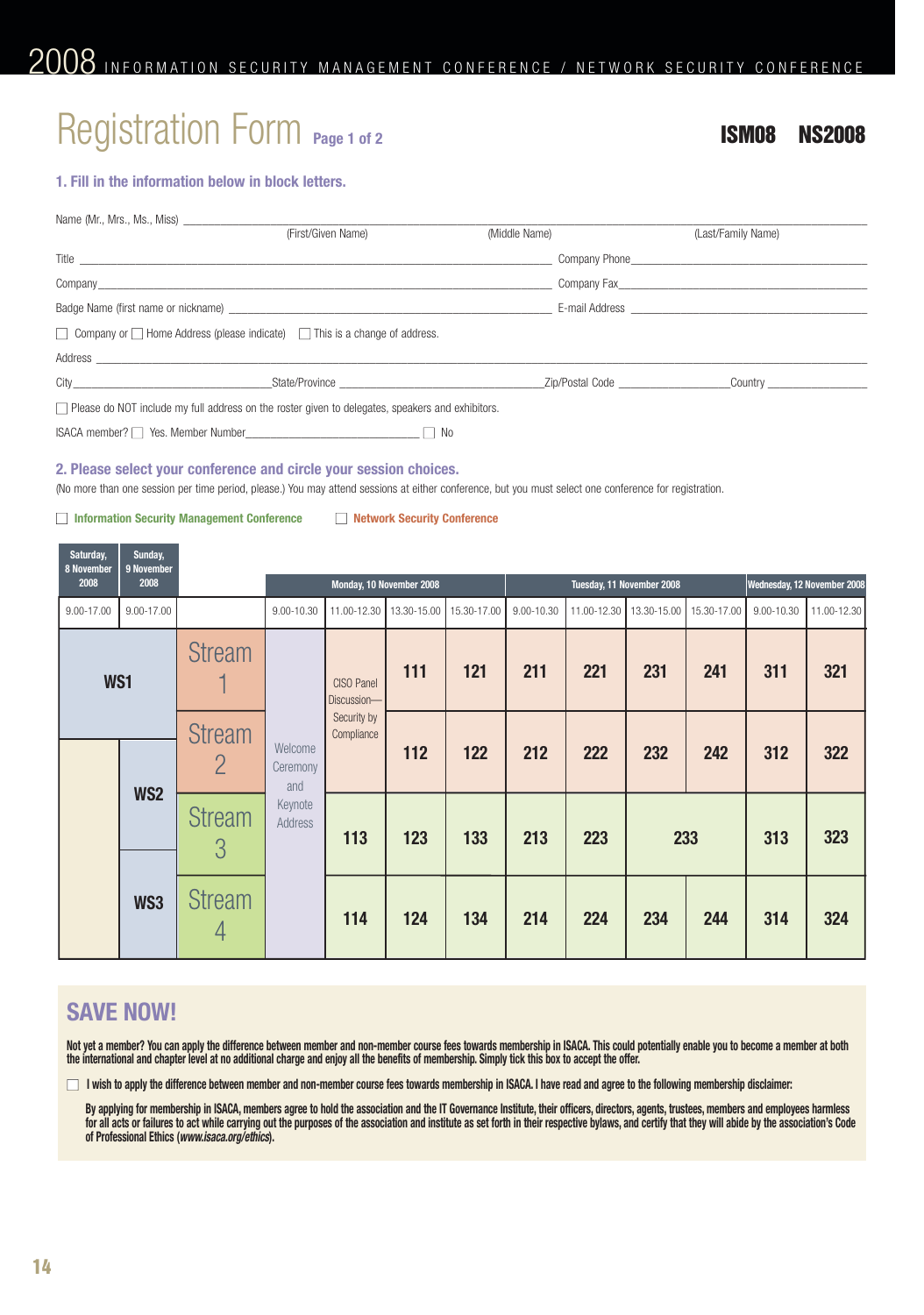# **Register online!**  *www.isaca.org/infosecurity www.isaca.org/nsc*

Attendee name\_\_\_\_\_\_\_\_\_\_\_\_\_\_\_\_\_\_\_\_\_\_\_\_\_\_\_\_\_\_\_\_\_\_\_\_\_\_\_\_\_\_\_\_\_\_\_\_\_\_\_\_\_\_\_\_\_\_\_\_\_\_\_\_\_\_\_\_\_\_\_\_\_\_\_\_\_\_\_\_\_\_\_\_\_\_\_\_\_\_\_\_\_\_\_\_\_\_\_\_\_\_\_\_\_\_\_\_\_\_\_\_\_\_\_\_\_\_\_\_\_\_\_\_\_\_\_\_\_\_\_\_\_\_\_\_\_\_\_\_\_\_\_\_\_\_\_\_\_\_\_\_\_\_\_\_\_\_\_\_\_

#### **3. Registration Fees** (Please circle your choice.)

**Conference Registration**\* (all fees are quoted in US dollars)

| Member early-bird discount (payment received on or before 17 September 2008)\$1,450 |  |
|-------------------------------------------------------------------------------------|--|
|                                                                                     |  |
|                                                                                     |  |

#### **Pre-conference Workshops**

| <b>One-day Workshop</b> |  |
|-------------------------|--|
|                         |  |
|                         |  |
| <b>Two-day Workshop</b> |  |
|                         |  |
|                         |  |

\* VAT: The delegate fees indicated above qualify for VAT exemption; therefore the registration fees do not include VAT. The full registration fee indicated must be received by ISACA to consider your registration paid in full.

**TOTAL (Add all circled above plus any additional item fees.) US \$**\_\_\_\_\_\_\_\_\_\_\_\_

#### **4. Indicate Method of Payment**

□ Payment enclosed. Make cheque **payable in US dollars, drawn on a US bank**, to ISACA.

 $\Box$  Wire Transfer in US \$  $\Box$  Date Transferred

Wire transfers and mailed cheques may take 10 or more business days to reach ISACA, so please plan accordingly.

Charge my □ Visa □ MasterCard □ American Express □ Diners Club (NOTE: All payments by credit card will be processed in US dollars.)

Number **Expiration Date** 

Name of Cardholder

**Signature of Cardholder**

**Complete Billing Address of Cardholder (if different from above)**

#### **5. Registration Methods**

- **REGISTER ONLINE** at www.isaca.org/nsc or www.isaca.org/infosecurity.
- **FAX** your completed registration form to  $+1.847.253.1443$ .

 $\triangle$  **MAIL** your completed registration form to: **ISACA** 1055 Paysphere Circle Chicago, IL 60674 USA

**BANK WIRES:** Send electronic payments in US dollars to: Bank of America, ABA #071000505,

ISACA Account #22-71578, S.W.I.F.T. code LASLUS44

[Please include **attendee's name** and **Network Security Conference—Amsterdam** or **Information Security Management Conference—Amsterdam** on the Advice of Transfer.]

#### **6. Cancellation Policy**

If a cancellation is received by phone, e-mail or fax by 10 October 2008, your conference registration fee will be refunded less a US \$100 cancellation charge, workshop registration less a US \$50 cancellation charge and (if applicable) less the amount of membership dues applied as a result of ticking the box marked: "I wish to apply the difference between member and non-member conference fees towards a membership in ISACA." After 10 October, no refunds can be given. Substitutions may be made at any time up until the conference. Substitution of a non-member for a member will result in additional non-member conference fees being charged.

**Note:** Registration is contingent upon full payment of the registration fee. To guarantee your registration, conference or workshop fees must be received no later than the published deadline. Wire transfers and mailed cheques may take 10 or more business days to reach ISACA, so please plan accordingly. If ISACA must cancel a course or event for any reason, liability is limited to the registration fees paid only. ISACA is not responsible for other expenses incurred, including travel and accommodation fees. Those who register onsite or whose registration remains unpaid as of the beginning of the event are not guaranteed conference materials. For more information regarding administrative policies, such as complaints and/or refunds, please contact the ISACA conference department:

Phone: +1.847.660.5585 Fax: +1.847.253.1443 E-mail: conference@isaca.org

### **7. Special Arrangements**

 $\Box$  Special Dietary Requirements

 $\Box$  I will require assistance. Please contact me to make the necessary arrangements.

\_\_\_\_\_\_\_\_\_\_\_\_\_\_\_\_\_\_\_\_\_\_\_\_\_\_\_\_\_\_\_\_\_\_\_\_\_\_\_\_\_\_\_\_\_\_\_\_\_\_\_\_\_\_\_\_\_\_\_\_\_\_\_\_

**Responsibility for obtaining VISAs is entirely that of the registrant. Please contact the local government of the hosting country for details. Once a paid registration is received, a letter of invitation will be provided by ISACA, upon request.**